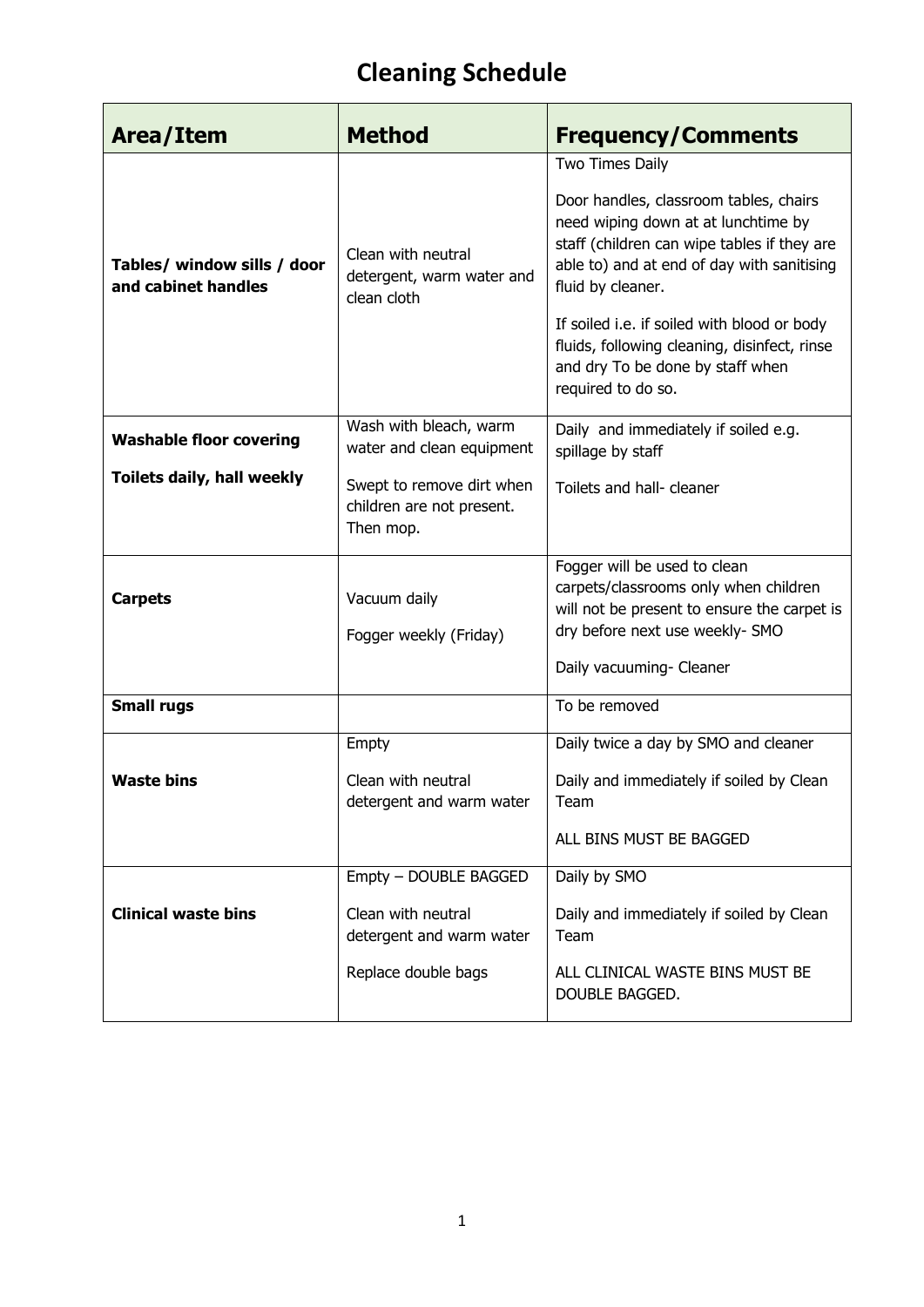|                                                         | Mop heads should be<br>washed in warm water and<br>detergent, rinsed and air<br>dried                                                                        | After daily use- mid days/cleaner                             |  |  |  |  |  |
|---------------------------------------------------------|--------------------------------------------------------------------------------------------------------------------------------------------------------------|---------------------------------------------------------------|--|--|--|--|--|
| <b>Mops and cleaning cloths</b>                         | Reusable cloths must be<br>cleaned in hot soapy water<br>and dried on radiator or air<br>dried in sunshine. (We<br>don't have a washing<br>machine)          | After daily use                                               |  |  |  |  |  |
|                                                         | Staff/Cleaners/SMO                                                                                                                                           |                                                               |  |  |  |  |  |
| Computers, keyboards,                                   | Thoroughly wipe down<br>daily before leaving building                                                                                                        | After daily use                                               |  |  |  |  |  |
| telephones and individual<br>staff work stations/desks. | with damp clean cloth and                                                                                                                                    | Staff to clean after use.                                     |  |  |  |  |  |
|                                                         | sanitising spray (DC10).<br>Care to be taken due to<br>electrical nature of items<br>being cleaned. Keyboards<br>to be lifted and desks to be<br>left clear. | Children to wipe desk area and<br>laptop/ipad they have used. |  |  |  |  |  |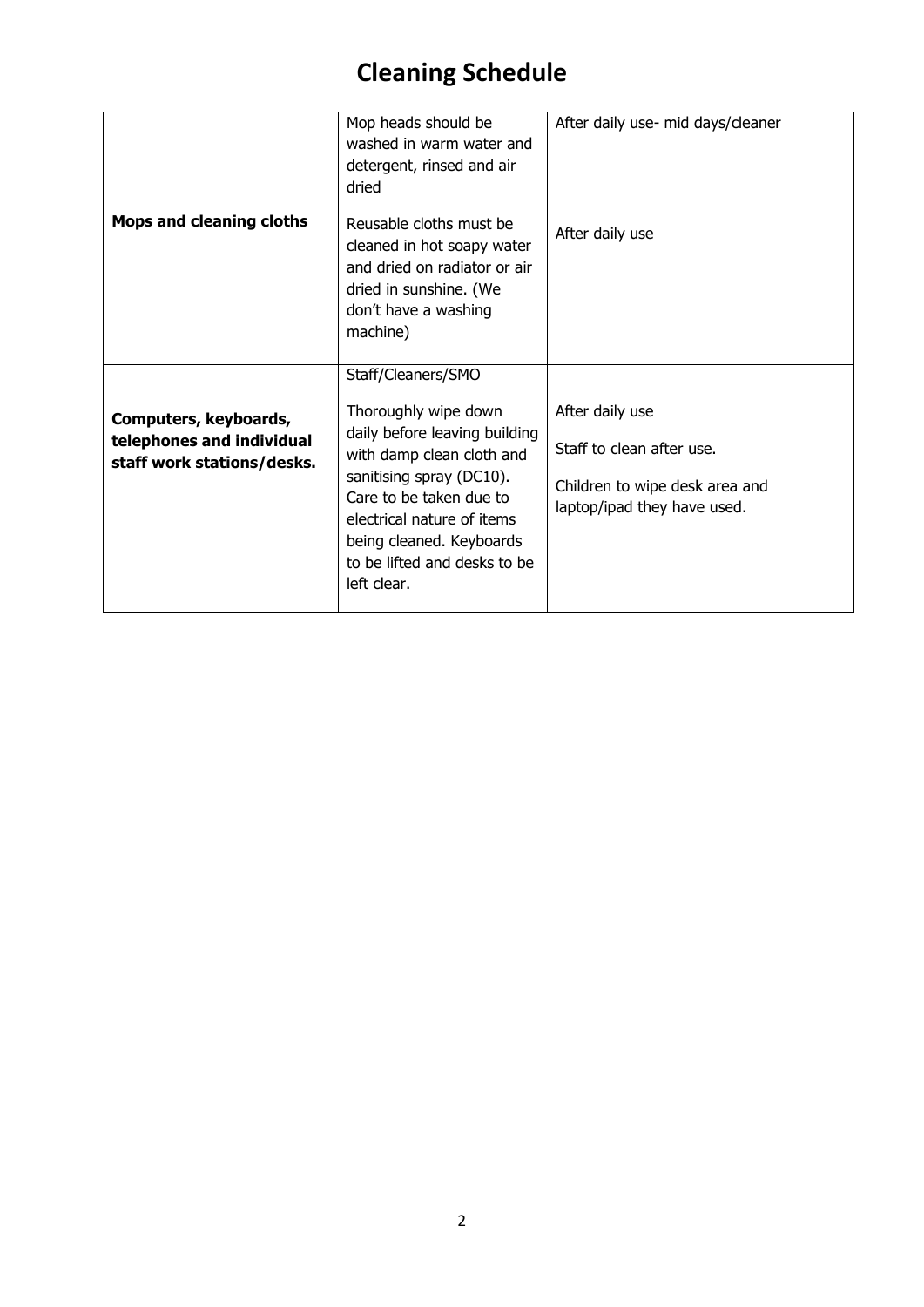| <b>Toilet Area Cleaning Program</b>                                             |                                                           |                                                                                                                                                                                                                                                    |  |  |  |  |  |  |
|---------------------------------------------------------------------------------|-----------------------------------------------------------|----------------------------------------------------------------------------------------------------------------------------------------------------------------------------------------------------------------------------------------------------|--|--|--|--|--|--|
| Area/Item                                                                       | <b>Method</b>                                             | <b>Frequency / Comments</b>                                                                                                                                                                                                                        |  |  |  |  |  |  |
| Wash hand basins, taps,<br>surrounding counters, soap<br>dispensers.            | Clean with detergent and<br>warm water.                   | Twice a day by Cleaner and SMO<br>Immediately if soiled by staff.<br>If soiled with blood or body fluids,<br>following cleaning, disinfect, rinse and<br>dry.<br>Taps and surrounding areas need<br>cleaning twice a day.                          |  |  |  |  |  |  |
| Both sides of toilet seat,<br>toilet handles, door knobs<br>or cubicle handles. | Clean with detergent and<br>warm water.                   | Twice a day by SMO at lunch and<br>Cleaner in the evening and immediately if<br>soiled<br>If soiled with blood or body fluids,<br>following cleaning, disinfect, rinse and<br>dry.<br>Door knobs and cubicle handles need<br>cleaning twice daily. |  |  |  |  |  |  |
| <b>Toilet bowls</b>                                                             | Use toilet cleaner as per<br>manufacturer's instructions. | Twice daily by SMO and Cleaner and<br>immediately if soiled.                                                                                                                                                                                       |  |  |  |  |  |  |

| <b>Toy Cleaning Program</b>                                                                                     |                                                                                                                         |                                                                                                                                       |  |  |  |  |  |  |  |  |
|-----------------------------------------------------------------------------------------------------------------|-------------------------------------------------------------------------------------------------------------------------|---------------------------------------------------------------------------------------------------------------------------------------|--|--|--|--|--|--|--|--|
| <b>Item</b>                                                                                                     | <b>Method</b>                                                                                                           | <b>Frequency / Comments</b>                                                                                                           |  |  |  |  |  |  |  |  |
| Soft toys $-$ if<br>shared.                                                                                     | Removed                                                                                                                 |                                                                                                                                       |  |  |  |  |  |  |  |  |
| Hard toys/items<br>that go into the<br>mouth or have<br>been in contact<br>with salvia or other<br>body fluids. | Clean with warm water and Milton, rinsed<br>and dried thoroughly. Alternatively, they<br>may be washed in a dishwasher. | After each child's use by staff.<br>DURING COVID SELECTION OF<br>TOYS TO BE REDUCED AND THOSE<br>THAT CAN BE EFFECTIVELY<br>SANTISED. |  |  |  |  |  |  |  |  |
| Other hard toys<br>e.g. dolls house,<br>sand pit, outside<br><b>EYFs equipment</b>                              | Clean with warm water and detergent,<br>rinsed and dried thoroughly.                                                    | Weekly or immediately if soiled by<br>staff.<br>Any shared equipment will be<br>cleaned immediately after use.                        |  |  |  |  |  |  |  |  |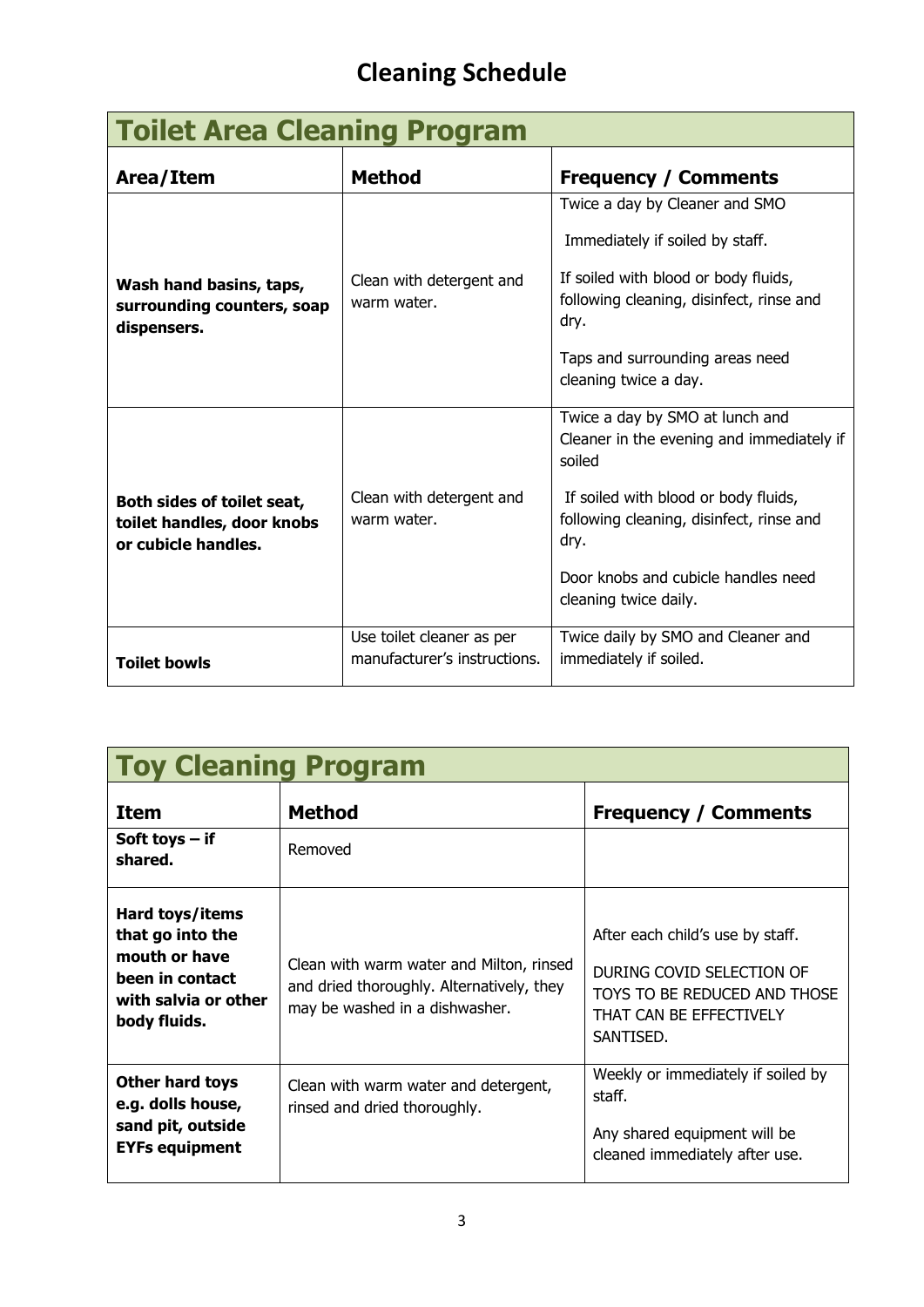|                                                                                                    |                                                                      | DURING COVID SAND TRAY OUT<br>OF USE.                                                                                                                                                                                                                                                                                          |
|----------------------------------------------------------------------------------------------------|----------------------------------------------------------------------|--------------------------------------------------------------------------------------------------------------------------------------------------------------------------------------------------------------------------------------------------------------------------------------------------------------------------------|
| classroom-based<br>resources, such as<br>books and games,<br>which are shared<br>within the bubble | Clean with warm water and detergent,<br>rinsed and dried thoroughly. | Cleaned by staff after each use.                                                                                                                                                                                                                                                                                               |
| Outdoor<br>playground<br>equipment/toys                                                            | Clean with warm water and detergent,<br>rinsed and dried thoroughly. | Daily after use by Staff.                                                                                                                                                                                                                                                                                                      |
| resources that are<br>shared between<br>classes or bubbles,                                        | Clean with warm water and detergent,<br>rinsed and dried thoroughly. | Items likely to hold infection must<br>be left unused and out of reach for<br>a period of 48 hours (72 hours for<br>plastics) between use by different<br>bubbles. Such as Science/PE<br>equipment.<br>Items such as Ipads and laptops<br>may be cleaned and circulated on a<br>daily basis.<br>Staff to clean when after use. |
| <b>Books taken off site</b>                                                                        | Wipe with sterile wipe                                               | Wipe down books before taking off<br>and site wipe down once books are<br>returned.                                                                                                                                                                                                                                            |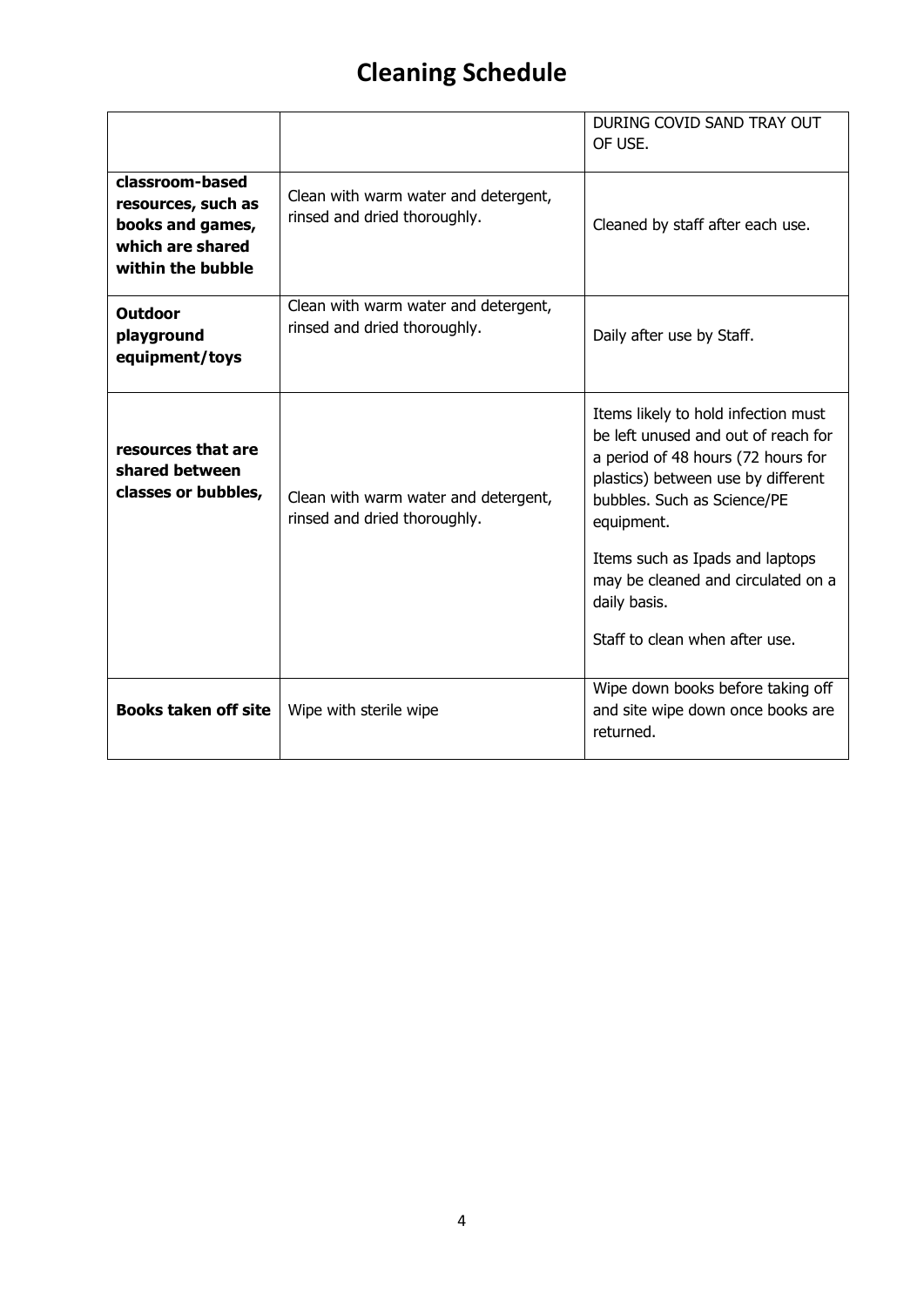### **Cleaning Checklist Week starting:\_\_\_\_\_\_\_\_\_\_\_\_\_\_**

### **General Environment Cleaning Program**

### **ON ARRIVAL ALL WINDOWS TO BE OPENED ACROSS THE SCHOOL TO ALLOW FOR MAXIMUM VENTILATION.**

### **PROP OPEN INTERNAL DOORS TO LESSEN HANDLE CONTACT.**

| Area/Ite<br>m to be<br>cleaned | <b>Frequency of</b><br>cleaning                                                     | Days of the week<br>(Initial and time) |  |  |  |             |  |            |  |  | <b>Manager's</b><br>signature |     |  |  |  |
|--------------------------------|-------------------------------------------------------------------------------------|----------------------------------------|--|--|--|-------------|--|------------|--|--|-------------------------------|-----|--|--|--|
|                                |                                                                                     | <b>Mon</b>                             |  |  |  | <b>Tues</b> |  | <b>Wed</b> |  |  | <b>Thurs</b>                  | Fri |  |  |  |
| Window sills                   | Twice weekly<br>(Cleaner)                                                           |                                        |  |  |  |             |  |            |  |  |                               |     |  |  |  |
| Classroom<br>tables            | $2 \times$ daily<br>1 staff/children<br>lunch time<br>$1 =$ Cleaner after<br>school |                                        |  |  |  |             |  |            |  |  |                               |     |  |  |  |
| Door<br>Handles                | 2x Daily<br>1 staff lunchtime<br>$1 =$ Cleaner                                      |                                        |  |  |  |             |  |            |  |  |                               |     |  |  |  |
| Carpets                        | Vacuum - Once<br>cleaners after<br>school                                           |                                        |  |  |  |             |  |            |  |  |                               |     |  |  |  |
| Toilets floor<br>covering      | Mop once daily<br>with bleach/<br>cleaners after<br>school                          |                                        |  |  |  |             |  |            |  |  |                               |     |  |  |  |
| Waste bins<br>(Clean<br>Team)  | 2x Daily<br>1 x SMO lunch<br>time<br>$1 =$ Cleaner after<br>school                  |                                        |  |  |  |             |  |            |  |  |                               |     |  |  |  |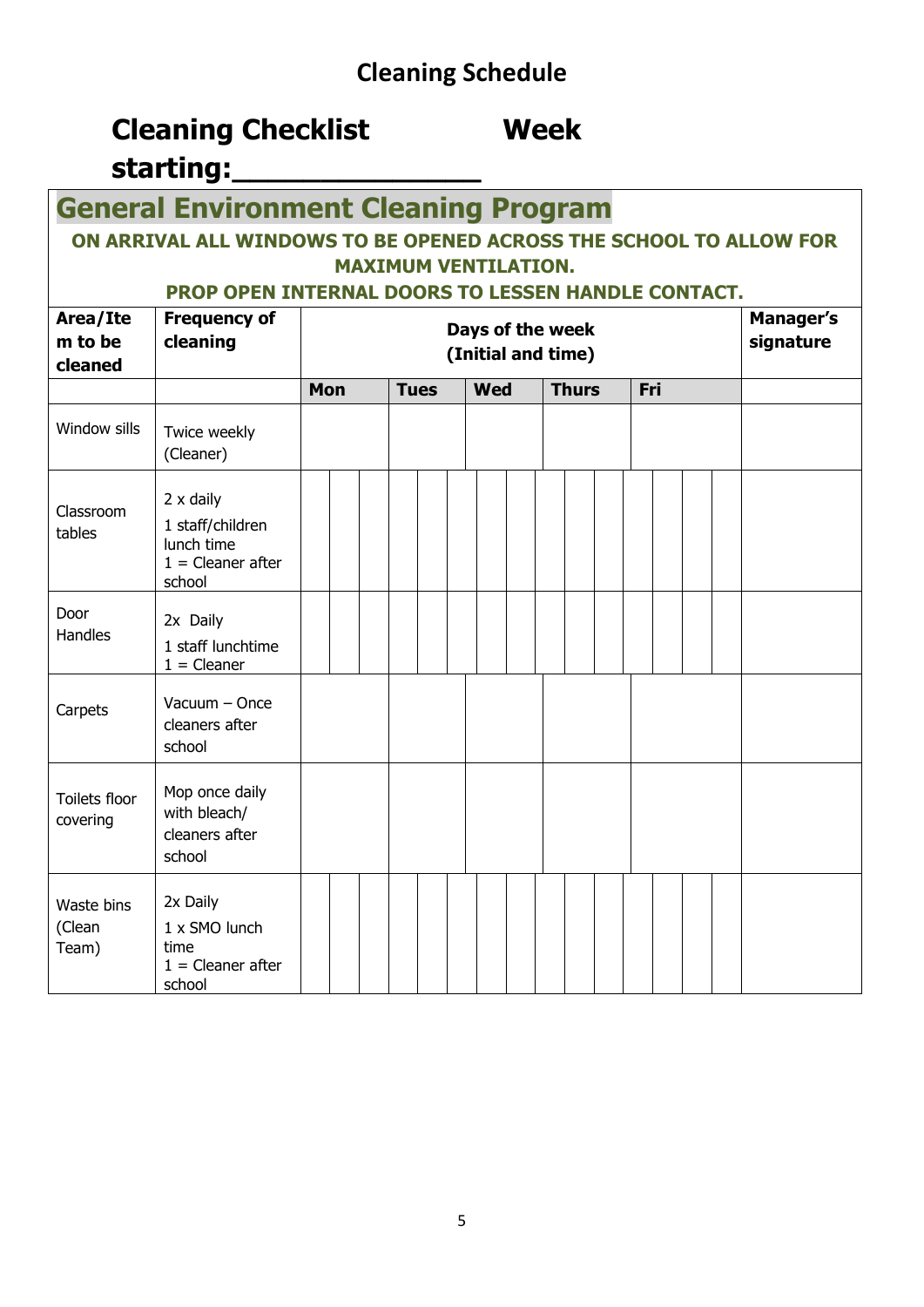| Mops and<br>cleaning<br>cloths<br>cleaners                                                       | After daily use<br>Mid days-hall at<br>lunch time<br>Cleaners after<br>school                                      |  |  |  |
|--------------------------------------------------------------------------------------------------|--------------------------------------------------------------------------------------------------------------------|--|--|--|
| Computers,<br>keyboards,<br>telephones<br>and<br>individual<br>staff work<br>stations/desk<br>S. | After daily use.<br>Children to wipe<br>own<br>laptops/ipads and<br>desks<br>Staff cleaners for<br>all other areas |  |  |  |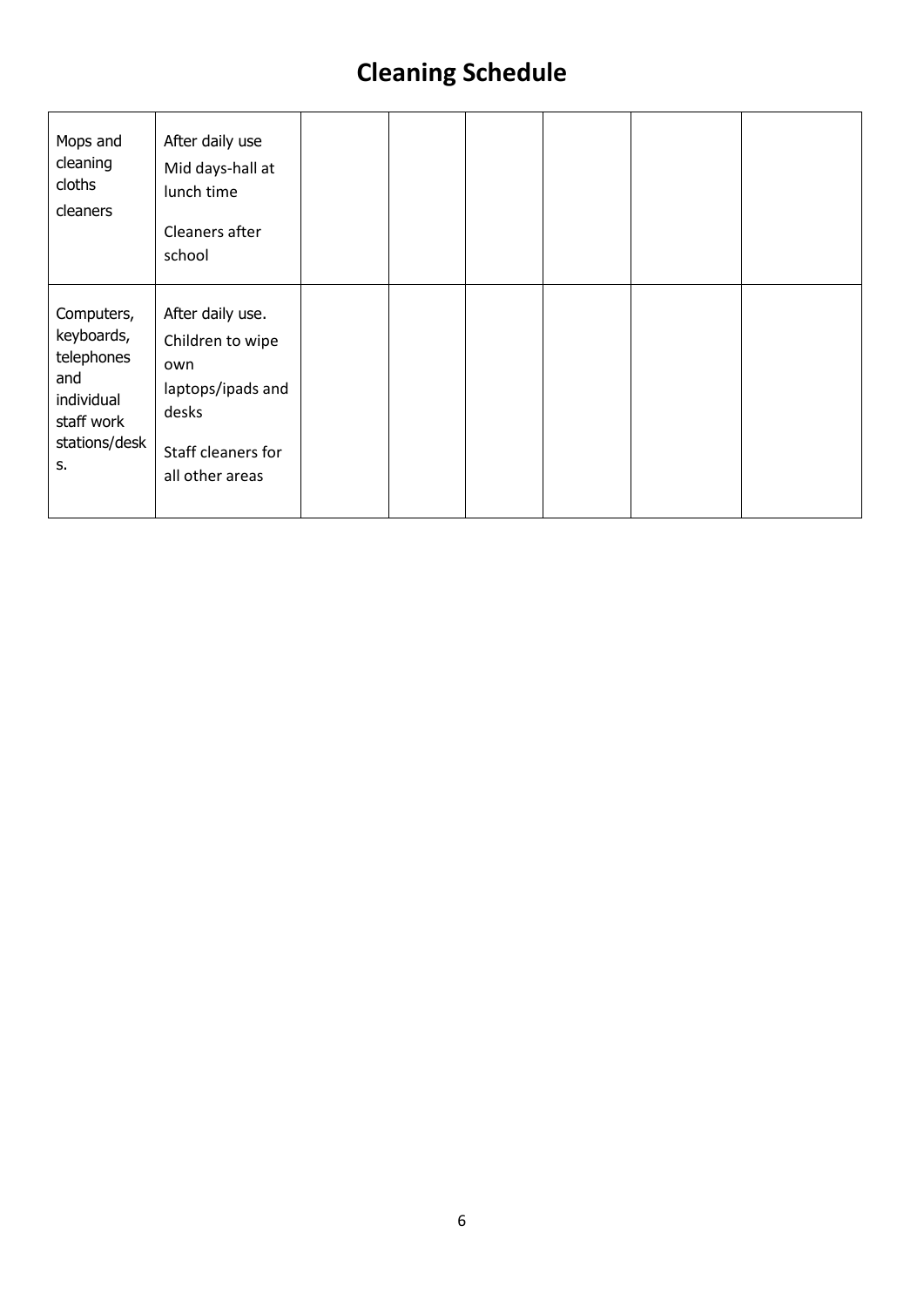| <b>Toilet Area Cleaning Program</b>                                        |                                  |                                        |  |   |   |  |           |  |  |   |                                |
|----------------------------------------------------------------------------|----------------------------------|----------------------------------------|--|---|---|--|-----------|--|--|---|--------------------------------|
| Area/Item to<br>be cleaned                                                 | <b>Frequency of</b><br>cleaning  | Days of the week<br>(Initial and time) |  |   |   |  |           |  |  |   | <b>Manager's</b><br>signature: |
|                                                                            |                                  | M                                      |  | т | W |  | <b>Th</b> |  |  | F |                                |
| Wash hand<br>basins, taps,<br>surrounding<br>counters, soap<br>dispensers. | 2 x Daily<br>1 SMO<br>1 Cleaners |                                        |  |   |   |  |           |  |  |   |                                |
| Both sides of<br>toilet seat.                                              | 2 x Daily<br>1 SMO<br>1 Cleaners |                                        |  |   |   |  |           |  |  |   |                                |
| Toilet handles,<br>door knobs or<br>cubicle handles.                       | 2 x Daily<br>1 SMO<br>1 Cleaners |                                        |  |   |   |  |           |  |  |   |                                |
| <b>Toilet bowls</b>                                                        | 2 x Daily<br>1 SMO<br>1 Cleaners |                                        |  |   |   |  |           |  |  |   |                                |